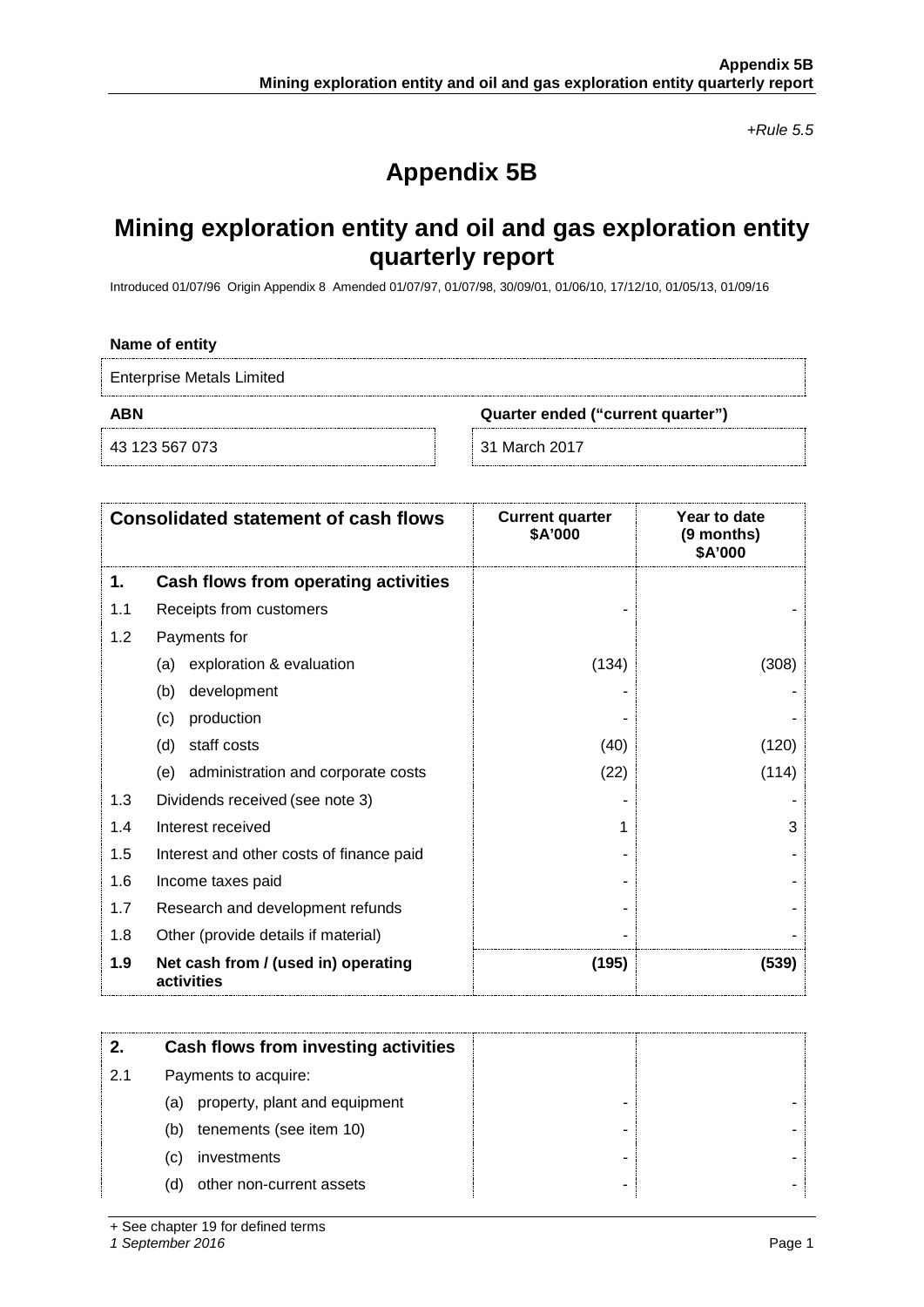## **Appendix 5B Mining exploration entity and oil and gas exploration entity quarterly report**

|               | <b>Consolidated statement of cash flows</b>       | <b>Current quarter</b><br>\$A'000 | Year to date<br>(9 months)<br>\$A'000 |
|---------------|---------------------------------------------------|-----------------------------------|---------------------------------------|
| $2.2^{\circ}$ | Proceeds from the disposal of:                    |                                   |                                       |
|               | property, plant and equipment<br>(a)              |                                   |                                       |
|               | tenements (see item 10)<br>(b)                    |                                   |                                       |
|               | investments<br>(c)                                | 306                               | 663                                   |
|               | (d)<br>other non-current assets                   |                                   |                                       |
| 2.3           | Cash flows from loans to other entities           |                                   |                                       |
| 2.4           | Dividends received (see note 3)                   |                                   |                                       |
| 2.5           | Other (provide details if material)               |                                   |                                       |
| 2.6           | Net cash from / (used in) investing<br>activities | 306                               | 663                                   |

| 3.   | Cash flows from financing activities                                           |  |
|------|--------------------------------------------------------------------------------|--|
| 3.1  | Proceeds from issues of shares                                                 |  |
| 3.2  | Proceeds from issue of convertible notes                                       |  |
| 3.3  | Proceeds from exercise of share options                                        |  |
| 3.4  | Transaction costs related to issues of<br>shares, convertible notes or options |  |
| 3.5  | Proceeds from borrowings                                                       |  |
| 3.6  | Repayment of borrowings                                                        |  |
| 3.7  | Transaction costs related to loans and<br>borrowings                           |  |
| 3.8  | Dividends paid                                                                 |  |
| 3.9  | Other (provide details if material)                                            |  |
| 3.10 | Net cash from / (used in) financing<br>activities                              |  |

| 4.  | Net increase / (decrease) in cash and<br>cash equivalents for the period |       |       |
|-----|--------------------------------------------------------------------------|-------|-------|
| 4.1 | Cash and cash equivalents at beginning of<br>period                      | 294   | 281   |
| 4.2 | Net cash from / (used in) operating<br>activities (item 1.9 above)       | (195) | (539) |
| 4.3 | Net cash from / (used in) investing activities<br>(item 2.6 above)       | 306   | 663   |
| 4.4 | Net cash from / (used in) financing activities<br>item 3.10 above)       |       |       |
| 4.5 | Effect of movement in exchange rates on<br>cash held                     |       |       |
| 4.6 | Cash and cash equivalents at end of<br>period                            | 405   | 405   |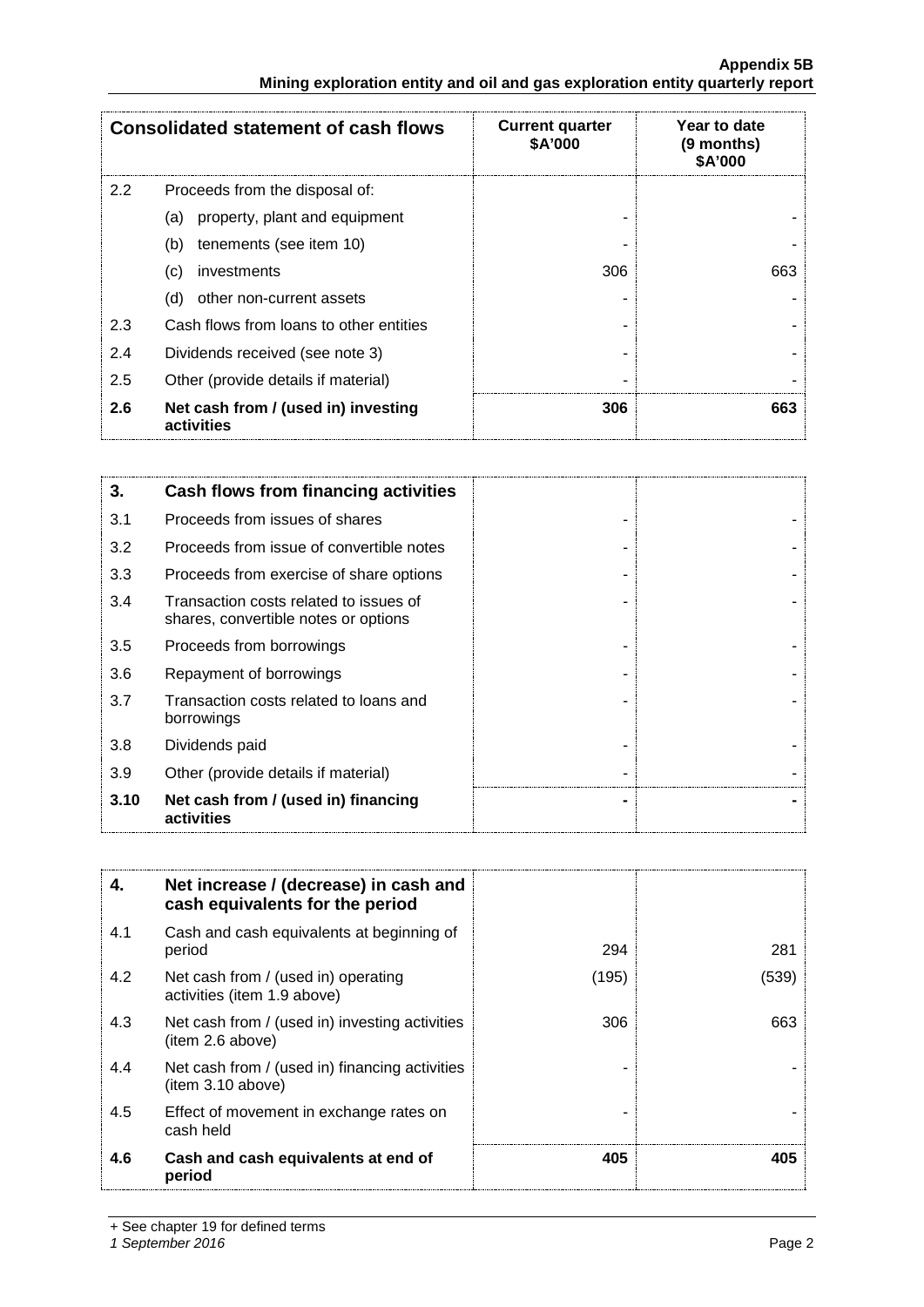| 5.  | Reconciliation of cash and cash<br>equivalents<br>at the end of the quarter (as shown in the<br>consolidated statement of cash flows) to the<br>related items in the accounts | <b>Current quarter</b><br><b>\$A'000</b> | <b>Previous quarter</b><br>\$A'000 |
|-----|-------------------------------------------------------------------------------------------------------------------------------------------------------------------------------|------------------------------------------|------------------------------------|
| 5.1 | Bank balances                                                                                                                                                                 | 405                                      | 294                                |
| 5.2 | Call deposits                                                                                                                                                                 |                                          |                                    |
| 5.3 | <b>Bank overdrafts</b>                                                                                                                                                        |                                          |                                    |
| 5.4 | Other (provide details)                                                                                                                                                       |                                          |                                    |
| 5.5 | Cash and cash equivalents at end of<br>quarter (should equal item 4.6 above)                                                                                                  | 405                                      | 294                                |
|     | Shares held in ASX Listed Companies -<br>share value at 31 March 2017                                                                                                         | 1,116                                    | 1.435                              |
|     | Total Cash and liquid securities at the<br>end of the Quarter                                                                                                                 | 1,521                                    | 1.729                              |

## **6.** Payments to directors of the entity and their associates Current quarter

| 6.1 |  | Aggregate amount of payments to these parties included in item 1.2 |  |
|-----|--|--------------------------------------------------------------------|--|
|-----|--|--------------------------------------------------------------------|--|

- 6.2 Aggregate amount of cash flow from loans to these parties included in item 2.3
- 6.3 Include below any explanation necessary to understand the transactions items 6.1 and 6.2

Fees paid to Directors for Director and Consulting Fees

## **7. Payments to related entities of the entity and their associates**

- 7.1 Aggregate amount of payments to these parties included in item 1.2
- 7.2 Aggregate amount of cash flow from loans to these parties included in item 2.3
- 7.3 Include below any explanation necessary to understand the transactions included in items 7.1 and 7.2

N/a

|  | + See chapter 19 for defined terms |  |  |
|--|------------------------------------|--|--|
|  |                                    |  |  |

## *1 September 2016* Page 3

| \$A'000       |    |
|---------------|----|
|               | 17 |
|               |    |
| s included in |    |

| <b>Current quarter</b><br>\$A'000 |  |
|-----------------------------------|--|
|                                   |  |
|                                   |  |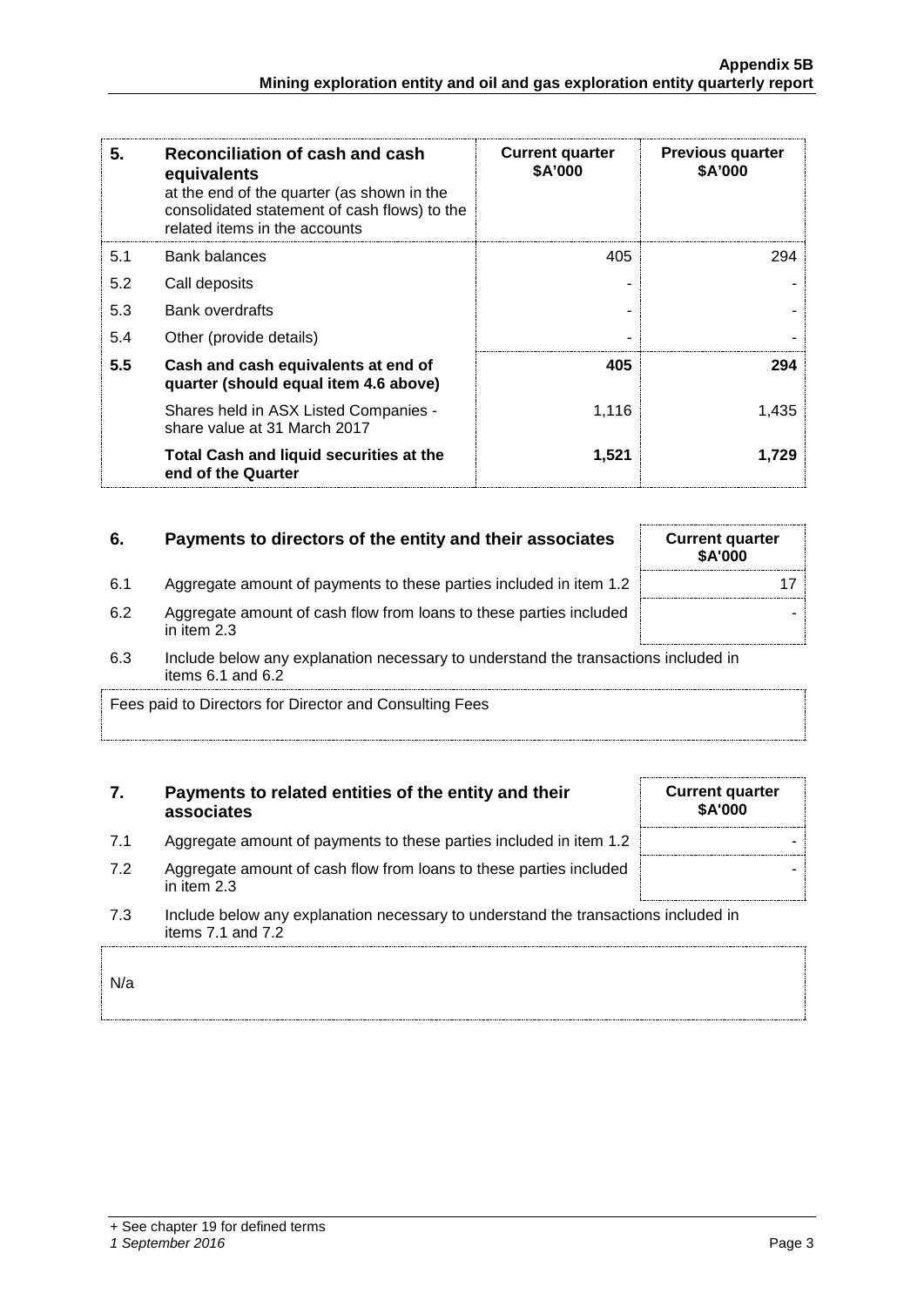| 8.  | <b>Financing facilities available</b><br>Add notes as necessary for an<br>understanding of the position                                                                                                                                                                                      | <b>Total facility amount</b><br>at quarter end<br>\$A'000 | Amount drawn at<br>quarter end<br>\$A'000 |
|-----|----------------------------------------------------------------------------------------------------------------------------------------------------------------------------------------------------------------------------------------------------------------------------------------------|-----------------------------------------------------------|-------------------------------------------|
| 8.1 | Loan facilities                                                                                                                                                                                                                                                                              | -                                                         |                                           |
| 8.2 | Credit standby arrangements                                                                                                                                                                                                                                                                  | -                                                         |                                           |
| 8.3 | Other (please specify)                                                                                                                                                                                                                                                                       | -                                                         |                                           |
| 8.4 | Include below a description of each facility above, including the lender, interest rate and<br>whether it is secured or unsecured. If any additional facilities have been entered into or are<br>proposed to be entered into after quarter end, include details of those facilities as well. |                                                           |                                           |

N/a

| 9   | <b>Estimated cash outflows for next quarter</b> | \$A'000 |
|-----|-------------------------------------------------|---------|
| 9.1 | Exploration and evaluation                      |         |
| 9.2 | Development                                     |         |
| 9.3 | Production                                      |         |
| 9.4 | Staff costs                                     |         |
| 9.5 | Administration and corporate costs              |         |
| 9.6 | Other (provide details if material)             |         |
| 9.7 | <b>Total estimated cash outflows</b>            |         |

| 10.               | <b>Changes in</b><br>tenements<br>(items $2.1(b)$ and<br>$2.2(b)$ above)                          | <b>Tenement reference</b><br>and location | Nature of<br>interest                          | Interest at<br>beginning<br>of quarter | <b>Interest</b><br>at end of<br>quarter |
|-------------------|---------------------------------------------------------------------------------------------------|-------------------------------------------|------------------------------------------------|----------------------------------------|-----------------------------------------|
| 10.1              | Interests in mining<br>tenements and<br>petroleum tenements<br>lapsed, relinquished<br>or reduced | E63/1283 Fraser Range                     | Surrendered                                    | 100%                                   | $0\%$                                   |
| 10.2 <sub>1</sub> | Interests in mining<br>tenements and<br>petroleum tenements<br>acquired or increased              | P20/2302 Cue<br>P20/2303 Cue              | Application<br>lodged<br>Application<br>lodged | $0\%$<br>0%                            | 100%<br>100%                            |